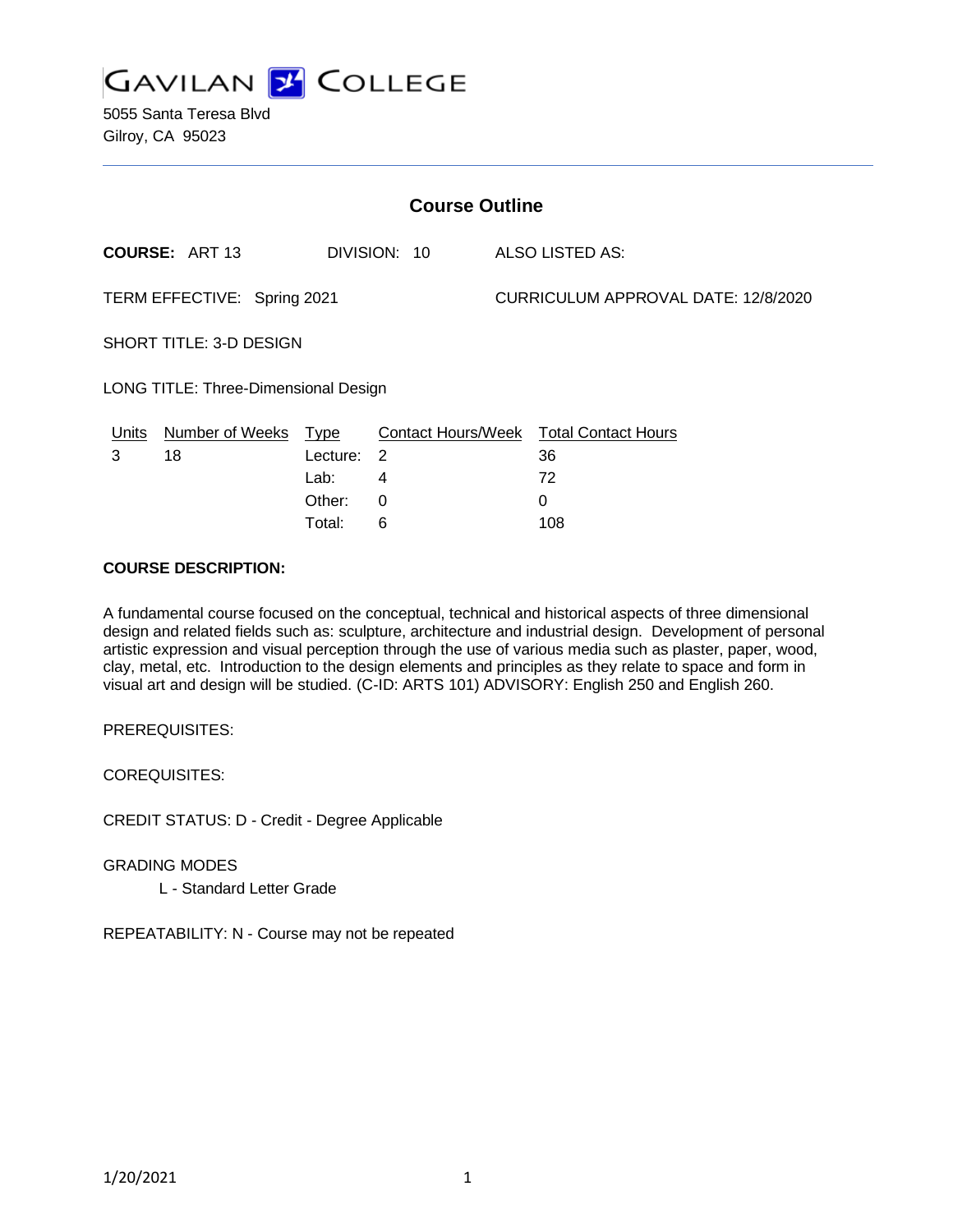SCHEDULE TYPES:

- 02 Lecture and/or discussion
- 03 Lecture/Laboratory
- 04 Laboratory/Studio/Activity
- 047 Laboratory LEH 0.7
- 05 Hybrid
- 71 Dist. Ed Internet Simultaneous
- 72 Dist. Ed Internet Delayed
- 73 Dist. Ed Internet Delayed LAB
- 737 Dist. Ed Internet LAB-LEH 0.7

# **STUDENT LEARNING OUTCOMES:**

1. student will demonstrate the ability to conceptualize and develop ideas that pertain to fields related to fundamental spatial design such as: industrial design, sculpture and architecture as well as contextualize content included in their projects.

Measure of assessment: Projects, sketchbooks, discussions, and slide presentations.

Year assessed, or planned year of assessment: 2019

2. Student will design and build basic three dimensional projects using the elements and principals of design.

Measure of assessment: Project, Critique.

Year assessed, or planned year of assessment: 2018

3. Student will recognize the various properties of different types of mediums/materials and apply them to a concept.

Measure of assessment: Critiques, Discussions, Sketchbooks, Projects.

Year assessed, or planned year of assessment: 2020

4. Student will demonstrate skills needed in the critical analysis of their own work for both emotional and intellectual levels.

Measure of assessment: critique of projects and written entries in dossier type portfolio Year assessed, or planned year of assessment: 2018

5. Student will demonstrate knowledge of three-dimensional design terms and apply them to their own work.

Measure of assessment: written exam and written entrys in dossier type portfolio Year assessed, or planned year of assessment: 2018

# **CONTENT, STUDENT PERFORMANCE OBJECTIVES, OUT-OF-CLASS ASSIGNMENTS**

Curriculum Approval Date: 12/8/2020

# **DE MODIFICATION ONLY**

# 6 Hours

week 1: Studio orientation and safe studio practices lecture. Introduction to course including: vocabulary involved with the elements and principals of design, idea development, and how to document work. Students will design first project using, photographs, thumbnail sketches, maquettes, tools, and materials. All projects require gathering of images and materials out side of class. Extra studio work out side of regular class time is required to complete work, as needed by students.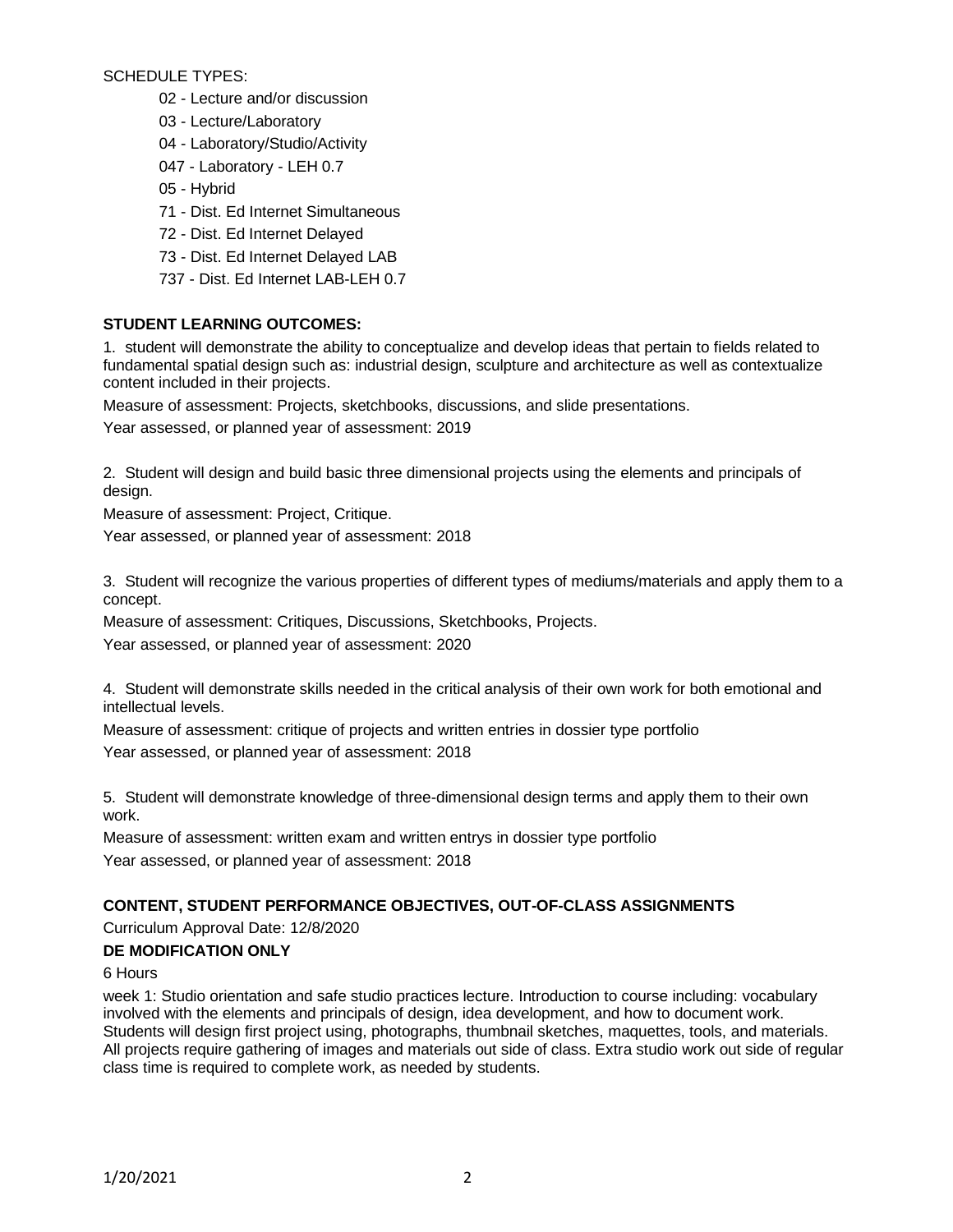# 6 Hours

week 2: Critique and documentation of thumbnail sketches and wire maquettes. First critique emphasizes how closely a student follows instructions, and comparisons between 2-D and 3-D issues. Power tool for simple wood fabrication demonstration and safety lecture. Students build wooden supports for ?Form and Structure? project.

## 6 Hours

week 3: ?Form and Structure? modeling with malleable materials vs fabricating. Introduction to oil clay, wood, paper, tape and cloth or combinations of these. Produce maquettes in various materials.

## 6 Hours

week 4: Conclusion to ?Form and Structure? project. Critique and documentation of maquettes made from four different materials emphasis on investigation of materials.

#### 6 Hours

week 5: Introduction to ?Multiples and Solid Forms? project. The project emphasizes mold making, casting, and subtractive processes to produce multiples or unique versions of forms.

## 6 Hours

week 6: Construction of ?Multiples and Solid Forms? project. Students sculpt clay patterns, make a plaster piece mold of the clay pattern, make at least 2 to 3 castings from the mold from plaster and other materials. Then one casting must be carved to look very different from its original form and one must be chromatic.

## 6 Hours

week 7: Conclusion and documentation of ?Multiples and Solid Forms? project. This critique emphasizes the students experiences and experimentation with processes employed over the duration of this project.

# 6 Hours

week 8: Introduction to ?Recycled Materials?. This project emphasizes developing a design influenced by the work of a contemporary three dimensional designer, (i.e. sculptor, architect, furniture designer). Students begin this project by researching the career and work of the designer and writing a one page illustrated paper about this. Then the student develops a maquette of the final work to be fabricated.

## 6 Hours

week 9: Construction of ?Recycled Materials? project. Students cut, weave, and staple a half life-sized form made primarily from corrugated cardboard.

#### 6 Hours

week 10: Conclusion, documentation and critique of ?Recycled Materials? project. Critique emphasis on how well the form supersedes the materials and how the work relates to the artist studied.

#### 6 Hours

week 11: Introduction to and construction of ?Light and Movement Project?: This project emphasizes issues in kinetic art such as: sequence, time, light projections, mechanics, motors and electric components in 3-D design.

# 6 Hours

week 12: Construction of ?Light and Movement? project. Students may opt to work in teams to design and build this piece. Students have to devise methods of making their designs move and involve light..

#### 6 Hours

week 13: Conclusion, documentation and critique of ? Light and Movement? project. This critique includes, student presentations of kinetic works. It emphasizes inventiveness, aesthetics, and to what level light and movement are an integral part of the design.

#### 6 Hours

week 14: Students are assigned to groups and ask to develop and to submit proposals for a ?Site-Specific? class project. This requires the students to collaborate on: discussions, design ideas, research, and site plans.

#### 6 Hours

week 15: Construction of site-specific group project. During this phase of the project students must consider the environmental conditions of the site, (i.e. weather, foot traffic, etc.), how to coordinate with each other as a group how to install the work, and how to return the site as they found it.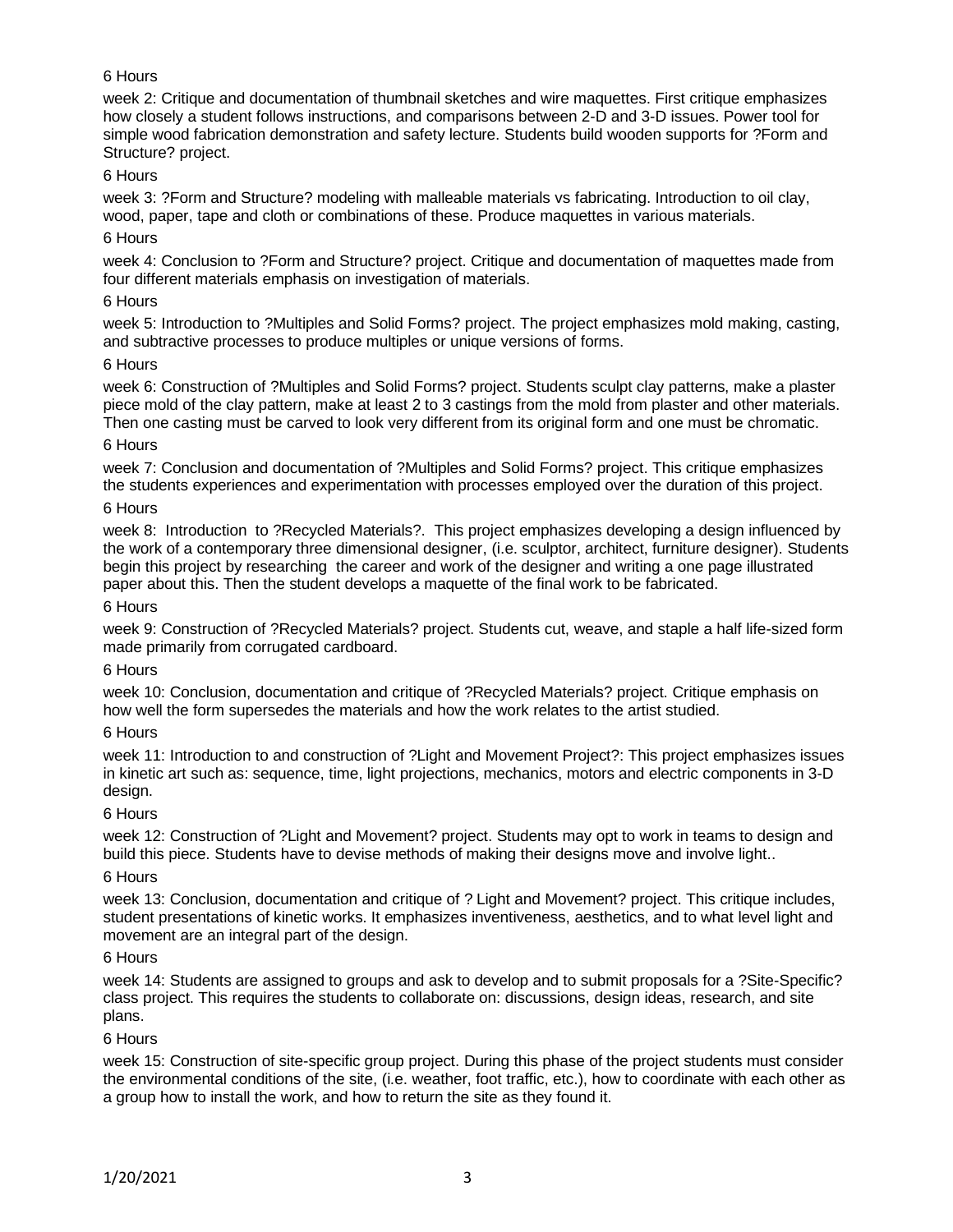# 6 Hours

week 16: Conclusion, installation, documentation, critique and removal of ?Site-Specific? project. This must happen with in the time of one class session.

6 Hours

week 17: Portfolios and final exam. Portfolios include: a cover letter addressing students ideas about the course, (i.e. What they got out of the course, how they compiled the documentation for their portfolio, or any critique they may have of the course.) a table of contents, and photo copies of sketches, models and finished designs. The final written exam is primarily concerned with the vocabulary of 3-dimensional design.

# **METHODS OF INSTRUCTION:**

Lecture, video, cd/dvd, computer presentations, internet, examples, demonstrations, lab, critiques, exercises and projects

# **METHODS OF EVALUATION:**

Writing assignments

Percent of total grade: 10.00 %

Percent range of total grade: 10 % to 15 % Other: paper and cover letter as part of other projects If this is a degree applicable course, but substantial writing assignments are not appropriate, indicate reason Course primarily involves skill demonstration or problem solving

Problem-solving assignments

Percent of total grade: 50.00 %

Percent range of total grade: 50 % to 60 % Other: art projects

Skill demonstrations

Percent of total grade: 10.00 %

Percent range of total grade: 10 % to 15 % Performance Exams

Objective examinations

Percent of total grade: 10.00 %

Percent range of total grade: 10 % to 15 % Multiple Choice True/False Matching Items Completion

Other methods of evaluation

Percent of total grade: 10.00 %

Percent range of total grade: 10 % to 15 % Portfolios / Dossiers

OUT OF CLASS ASSIGNMENTS:

Required Outside Hours: 36

Assignment Description: Research, sketchbook, reading

# **REPRESENTATIVE TEXTBOOKS:**

Required Representative Textbooks Mary Stewart. Launching the Imagination. McGraw Hill,2014.

ISBN: ISBN-13 978-0073379302

Reading Level of Text, Grade: Reading level of text: 13+ grade Verified by: Verified by:Steve Davis